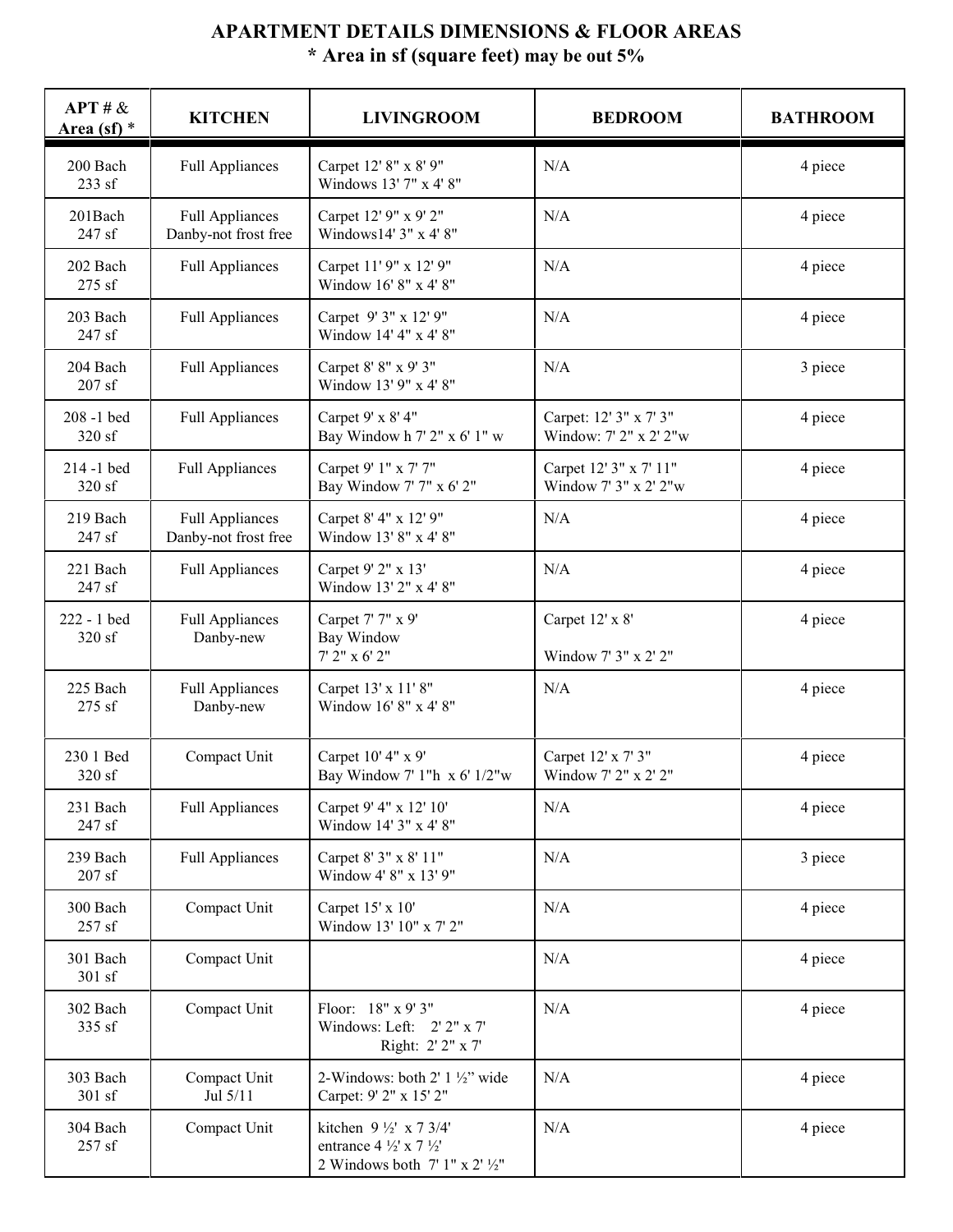| APT # &<br>Area (sf) $*$ | <b>KITCHEN</b>                       | <b>LIVINGROOM</b>                                           | <b>BEDROOM</b>                                                                                                                                | <b>BATHROOM</b> |
|--------------------------|--------------------------------------|-------------------------------------------------------------|-----------------------------------------------------------------------------------------------------------------------------------------------|-----------------|
| $305 - 2 sh$<br>475 sf   | <b>Full Appliances</b>               | Update info                                                 | Room A:<br>Room B:                                                                                                                            | 3 piece         |
| $306 - 2 sh$<br>475 sf   | <b>Full Appliances</b>               | N/A                                                         | A: 1: 7' x 10' ??<br>Window: 7' x 3' 2"<br>Part 2: 6' x 6 '<br>B) 16' x 8'(door to wall)<br>12' x 8'(window to wall)<br>Window: 7' 2" x 3' 2" | 3 piece         |
| 312 1 bed<br>500 sf      | <b>Full Appliances</b><br>frigidaire | Windows 7'2"x2'2" & 7'2" x 3'2"<br>Floor: 13' 2" x 13'      | Window: 7'2" x 3' 1 1/2"<br>Floor: 10' x 8'                                                                                                   | 3 piece         |
| 315 Bach<br>247 sf       | <b>Full Appliances</b>               | N/A                                                         |                                                                                                                                               | 3 piece         |
| 317 Bach<br>314 sf       | Compact Unit                         | Windows: 7'2" x 2' " & 7'2"x3'2"<br>Carpet: 13' 2" x 10' 6" | N/A                                                                                                                                           | 4 piece         |
| 318 Bach<br>314 sf       | Compact Unit                         | 13' 6" x 13' 2" carpet                                      | N/A                                                                                                                                           | 4 piece         |
| 319 Bach<br>247 sf       | <b>Full Appliances</b>               | N/A                                                         | Floor 12' x 8'<br>Window 7' 2" x 3' 1"                                                                                                        | 3 piece         |
| 321 Bach<br>257 sf       | <b>Full Appliances</b>               | floor 16' x 8'<br>windows: 7' h x 5' 9" w                   | N/A                                                                                                                                           | 4 piece         |
| 322 1 bdrm<br>500 sf     | <b>Full Appliances</b>               |                                                             |                                                                                                                                               | 3 piece         |
| 323 2 Sh<br>475 sf       | <b>Full Appliances</b>               |                                                             | Room A:<br>Room B:                                                                                                                            | 4 piece         |
| 328 3 Sh<br>475 sf       | <b>Full Appliances</b>               | update                                                      | Room A:<br>Room B:<br>Room C:                                                                                                                 | 3 piece         |
| 329 2 Sh<br>475 sf       | <b>Full Appliances</b>               | No need to do at present time                               | Room A:<br>Room B:                                                                                                                            | 3 piece         |
| 331 2 Sh<br>475 sf       | <b>Full Appliances</b>               |                                                             | Room A:<br>Room B:                                                                                                                            | 4 piece         |
| 333 Bach<br>257 sf       | <b>Full Appliances</b>               | window: 7' 2" x 3' 10 "                                     |                                                                                                                                               | 4 piece         |
| 400 Bach<br>233 sf       | <b>Full Appliances</b>               | Windows: 13' 8" x 4' 9"<br>Carpet: 12' 9" x 7'              | N/A                                                                                                                                           | 4 piece         |
| 401 Bach<br>247 sf       | <b>Full Appliances</b>               | Room: 8' 11" x 12' 10 "<br>Window: 14' 3" x 4' 8"           | N/A                                                                                                                                           | 4 piece         |
| 402 Bach<br>275 sf       | <b>Full Appliances</b>               | Carpet 1' x 11' 6"<br>Window 16' 7" x 4' 8"                 | N/A                                                                                                                                           | 4 piece         |
| 403 Bach<br>247 sf       | <b>Full Appliances</b>               | Carpet: 12' 11" x 9' 5"<br>Window: 14' 3" x 4' 9"           | N/A                                                                                                                                           | 4 piece         |
| 404 Bach<br>$207$ sf     | <b>Full Appliances</b>               | Carpet 7' 11" x 8' 4"<br>Window 13' 9" x 4' 8"              | N/A                                                                                                                                           | 4 piece         |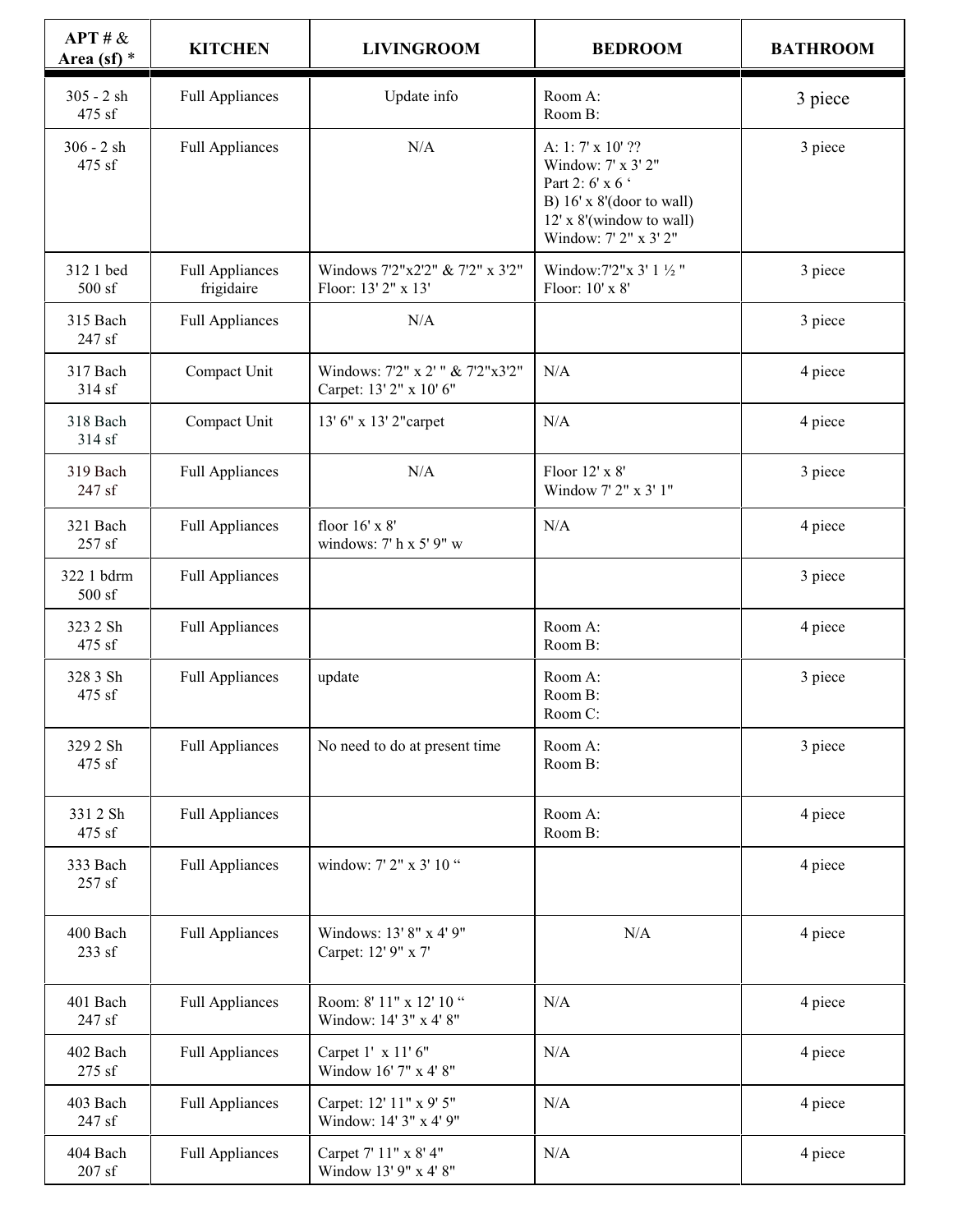| APT # &<br>Area (sf) $*$ | <b>KITCHEN</b>         | <b>LIVINGROOM</b>                                                       | <b>BEDROOM</b>                                           | <b>BATHROOM</b>     |
|--------------------------|------------------------|-------------------------------------------------------------------------|----------------------------------------------------------|---------------------|
| 406 2 Sh<br>475 sf       | <b>Full Appliances</b> |                                                                         | Room A: 11' x 8'<br>windows: 7' x 2' 7"                  | 3 piece             |
|                          |                        |                                                                         | Room B: 10' x 7' 6"<br>windows: 7' x 2' 7"               |                     |
| 407 1 bdrm<br>320 sf     | <b>Full Appliances</b> |                                                                         |                                                          | 4 piece             |
| 408 1 bdrm<br>320 sf     | Compact Unit           | 9' 1" x 10' 7"<br>Bay Window<br>6' 1" x 7' 3"                           | Carpet 12' 2" x 8' 3"<br>Window 7' 2" x 2' 2"            | 4 piece             |
| 414 1 bdrm               | <b>Full Appliances</b> | Carpet 8' 11" x 9' 9"                                                   | Carpet 12' x 8'                                          | 4 piece             |
| 320 sf                   |                        | Bay Window<br>6' 1" x 7' 4"                                             | Window 7' 3" x 2' 1"                                     |                     |
| 416 1 bdrm<br>320 sf     | <b>Full Appliances</b> | Window: 8' 3" x 2' 6"<br>Floor: 12' 11" x 9'                            | Carpet: 10' 9" x 8' 6"                                   | 4 piece             |
|                          | kitchen/livingroom -   | -combined                                                               | Windows: 7' 2" x 2' 6"                                   |                     |
| 418 2 Sh<br>475 sf       | <b>Full Appliances</b> | kitchen/livingroom window: 7' x<br>2' 6''                               | Room A:<br>floor 7' 6" x 10' 6"<br>window: w7' x 2' 6" h |                     |
|                          |                        |                                                                         | Room B:<br>floor: 7' 6" x 10' 6"<br>window: w7' x 2/6" h |                     |
| 419 Bach<br>233 sf       | <b>Full Appliances</b> |                                                                         |                                                          | 4 piece             |
| 420 2 Sh<br>475 sf       | <b>Full Appliances</b> | N/A                                                                     | Room A: 7' 7" x 11'<br>Window: 6' 9" x 2' 6"             | 2 bathrooms         |
|                          |                        |                                                                         | Room B: 7' 8" x 11'                                      | 1) sink/toilet      |
|                          |                        |                                                                         | Window: 6' 10" x 2' 6"                                   | 2) shower/tub/ sink |
| 421 Bach<br>247 sf       | <b>Full Appliances</b> | window: 14' x 5'                                                        |                                                          | 4 piece             |
|                          |                        | living space area:<br>13' 11"h x 9' 1"w                                 |                                                          |                     |
| 422 1 bdrm<br>320 sf     | <b>Full Appliances</b> | floor 9' 11" x 9'                                                       | Carpet 7' 11" x 10' 11"                                  | 4 piece             |
|                          |                        | window 8' x 2' 6"                                                       | window 6' 11" x 2' 6"                                    |                     |
| 424 1 bdrm<br>320 sf     | <b>Full Appliances</b> | Bay Window                                                              |                                                          | 4 piece             |
| 425 Bach<br>275 sf       | <b>Full Appliances</b> | Carpet: 12' 10" x 10' 6"<br>Windows:                                    | N/A                                                      | 4 piece             |
| 430 1 bdrm<br>320 sf     | <b>Full Appliances</b> | Bay Window:<br>7' h x 6' 1 $\frac{1}{2}$ "w<br>Living area: 13' 9" x 9' | Window: 7' 3"h x 2' 2"w<br>Carpet: 12' x 7' 3"           | 4 piece             |
| 431 Bach<br>247 sf       | <b>Full Appliances</b> |                                                                         | N/A                                                      | 4 piece             |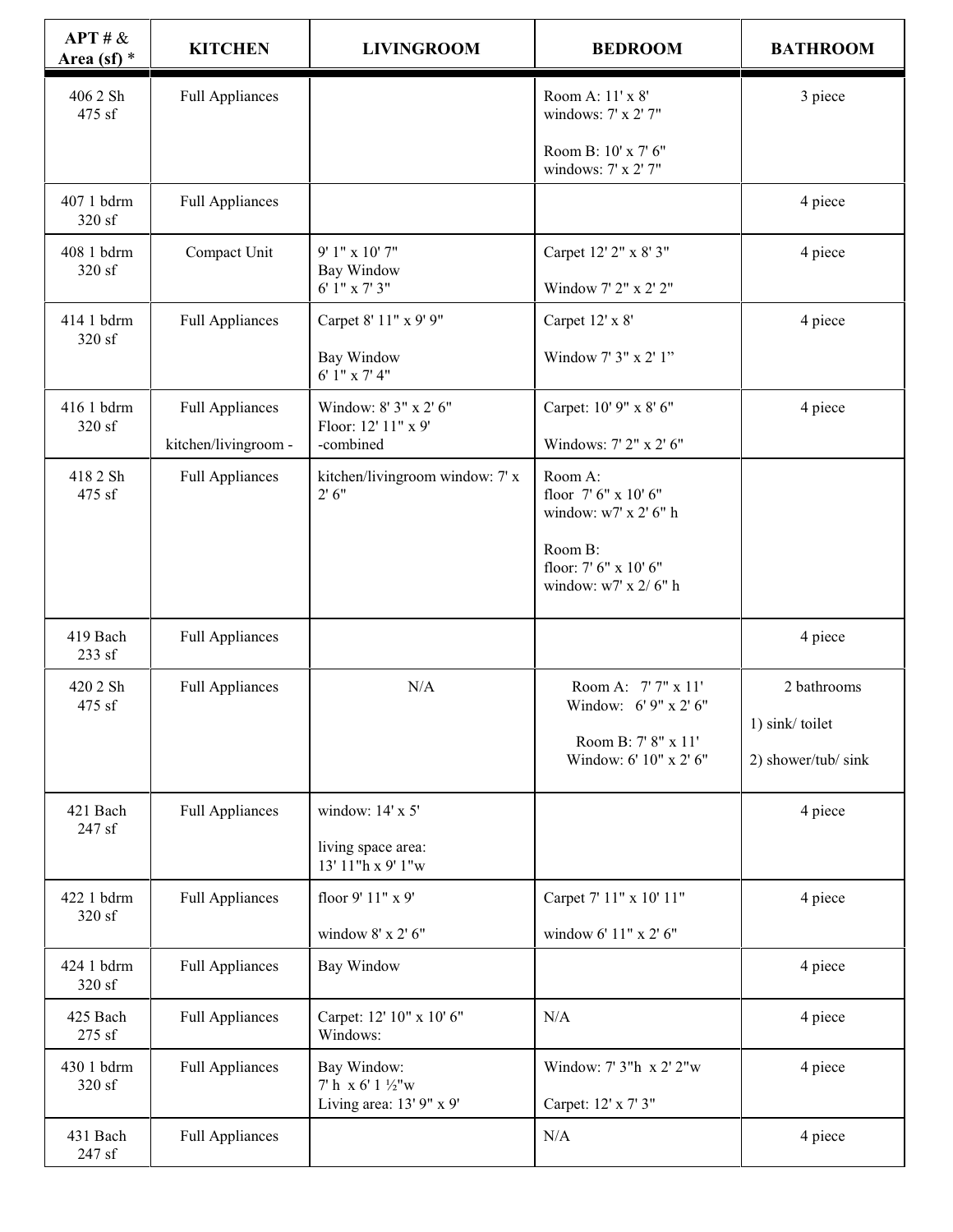| APT # &<br>Area (sf) $*$ | <b>KITCHEN</b>                                                                                                 | <b>LIVINGROOM</b>                                                                                              | <b>BEDROOM</b>                                                                                                              | <b>BATHROOM</b> |
|--------------------------|----------------------------------------------------------------------------------------------------------------|----------------------------------------------------------------------------------------------------------------|-----------------------------------------------------------------------------------------------------------------------------|-----------------|
| 432 1 bdrm<br>320 sf     | <b>Full Appliances</b>                                                                                         |                                                                                                                |                                                                                                                             | 4 piece         |
| 434 2 Sh<br>475 sf       | <b>Full Appliances</b>                                                                                         |                                                                                                                | Room A: floor 8' x 11'<br>Window: 7' x 2' 7"                                                                                | 3 piece         |
|                          |                                                                                                                |                                                                                                                | Room B: 10' x 7'<br>windows: 7' x 2' 7"                                                                                     |                 |
| 439 Bach<br>207sf        | <b>Full Appliances</b>                                                                                         |                                                                                                                | N/A                                                                                                                         | 4 piece         |
| 600 Bach<br>257 sf       | Compact Unit                                                                                                   | carpet: 13' 9" x 7' 2"<br>windows: 13' x 10'                                                                   | N/A                                                                                                                         | 4 piece         |
| 601 Bach<br>301 sf       | <b>Full Appliances</b>                                                                                         |                                                                                                                | N/A                                                                                                                         | 4 piece         |
| 602 1 bdrm<br>390 sf     | <b>Full Appliances</b>                                                                                         | carpet 10' 8" x 8' 4"<br>window 7' 2" x 3' 10"                                                                 | floor 10' x 7'<br>window 7' 2" x 2' 2"                                                                                      | 4 piece         |
| 603 1 bdrm<br>536 sf     | <b>Full Appliances</b>                                                                                         | floor<br>Window: 7' 5" x 5' 9"                                                                                 | Window: 7' 5" x 3' 10"<br>Room: 8' 11" x 14' 2"                                                                             | 4 piece         |
| 604 1 bdrm<br>640 sf     | <b>Full Appliances</b><br>livingroom/kitchen<br>floor combined is:<br>13' x 12'                                | Balcony windows:<br>each side of balcony doors 4'x4'<br>4"<br>balcony doors:<br>7' 2''x 6'                     | Window: 7' x 4'<br>Floor: 14' x 10                                                                                          | 4 piece         |
| 605 1 bdrm<br>640 sf     | <b>Full Appliances</b><br>2013-new<br>applicances<br>new kitchen, & upper<br>hall floor tiles<br>new cupboards | Balcony windows:<br>each side of balcony doors 4'x4'<br>4"<br>balcony doors:<br>7' 2''x 6'<br>Floor: 13' x 12' | window: 7' x 4'<br>floor: 14' x 10'                                                                                         | 4 piece         |
| 606 2 bdrm<br>835 sf     | <b>Full Appliances</b>                                                                                         | Balcony<br>windows-2sides of<br>Balcony 4' 4" x 4' 2"<br>Doors: 7' 3" x 5' 9"<br>Floor: 12' 1/2" x 16'         | Large room:<br>window 7' 2" x 2' 2"<br>floor: 9' x 13'<br>Small room:<br>window 7' 2" x 2' 2"<br>floor: 10' x 6'            | 4 piece         |
| 607 2 bdrm<br>835 sf     | <b>Full Appliances</b><br>measured Aug/10                                                                      | Livingroom: $16' \times 10 \frac{1}{2}$<br>windows:- 4' 2" x 4' 5"h<br>doors: 5'10" x 7' 1/2" h                | Large room:<br>window: 7' h x 2' 1" w<br>carpet: 13' x 8' 11"<br>Small room:<br>windows: 7' x 2' 1 1/2"<br>carpet: 12' x 6' | 4 piece         |
| 608 2 bdrm<br>930 sf     | <b>Full Appliances</b>                                                                                         | Balcony                                                                                                        | Large room:<br>Small room:                                                                                                  | 4 piece         |
|                          |                                                                                                                |                                                                                                                |                                                                                                                             |                 |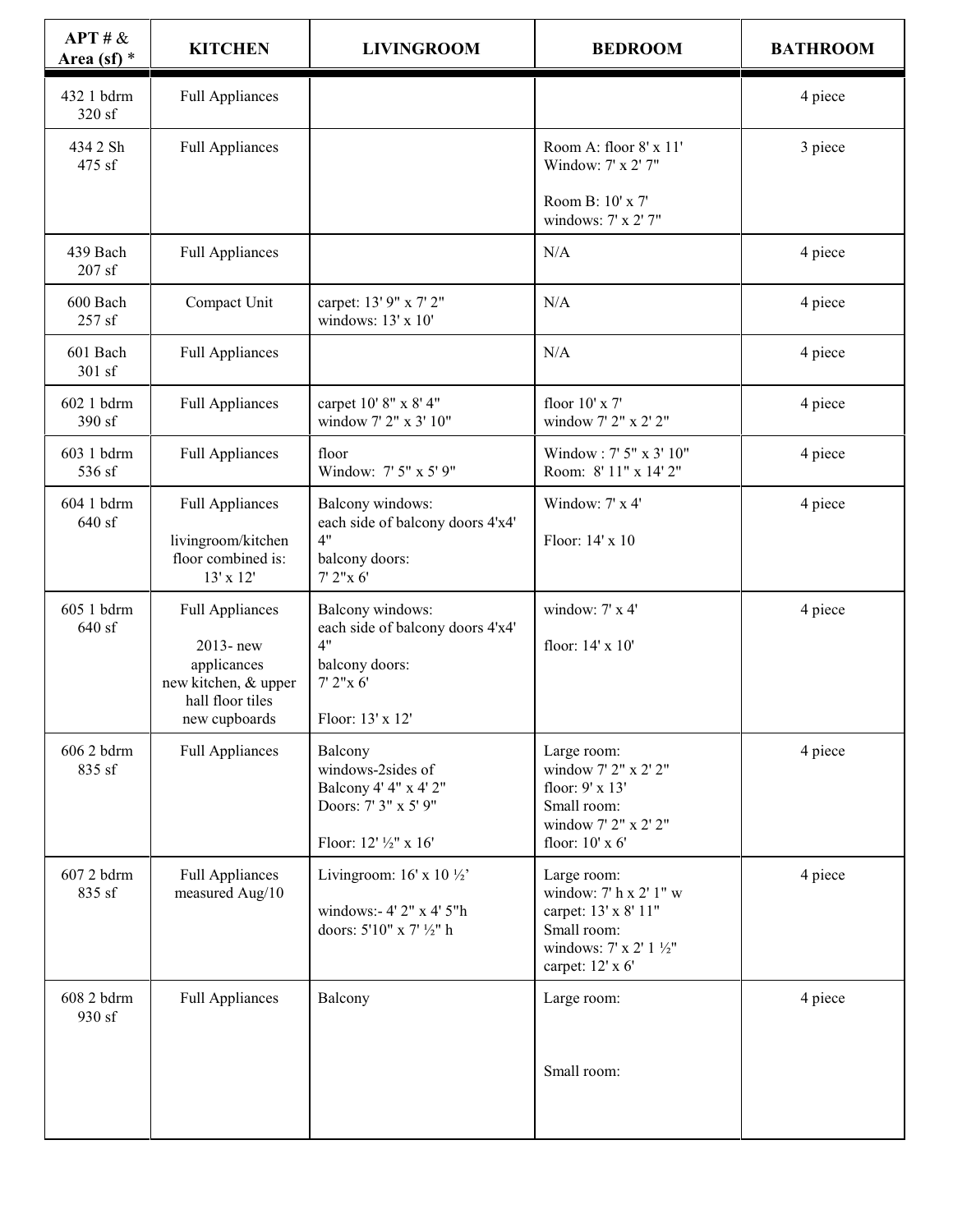| APT # &<br>Area (sf) $*$ | <b>KITCHEN</b>         | <b>LIVINGROOM</b>                                                                                    | <b>BEDROOM</b>                                                                                                                           | <b>BATHROOM</b>     |
|--------------------------|------------------------|------------------------------------------------------------------------------------------------------|------------------------------------------------------------------------------------------------------------------------------------------|---------------------|
| 611 2 bdrm<br>930 sf     | <b>Full Appliances</b> | Balcony:<br>door - 5'10" x 7' 3"<br>windows- 5' 4" x 4' 5"<br>Floor: 10 ½ ' x 18 ½ '                 | Large room:<br>carpet - 9' 11" x 12' 11"<br>windows - 2' 2" x 7' 3"<br>Small room:<br>carpet - 7' 6" x 12' 7"<br>windows - 2' 2" x 7' 3" | 4 piece             |
| 613 2 bdrm<br>835 sf     | <b>Full Appliances</b> | Balcony                                                                                              | Large room:<br>Small room:                                                                                                               | 4 piece             |
|                          |                        |                                                                                                      |                                                                                                                                          |                     |
| 614 2 bdrm<br>835 sf     | <b>Full Appliances</b> | Balcony:<br>Floor: 11' x 17' 8"                                                                      | Large room:<br>Floor: 12' x 6<br>Windows:<br>Small room:<br>Floor: 9' 6" x 7'                                                            | 4 piece             |
| 6172 bdrm<br>786 sf      | <b>Full Appliances</b> | Balcony windows:<br>4' 2" x 3' 11" each side<br>Balcony doors:<br>7' 3" x 5' 10"<br>Floor: 15' x 11' | Large room:<br>Windows: 7' 3" x 2' 2"<br>Floor: 13' x 9' 1"<br>Small room:<br>Windows: 7' 3" x 2' 2"<br>Floor: 12' 1" x 9' 1"            | 4 piece             |
| 618 2 bdrm<br>786 sf     | <b>Full Appliances</b> | Balcony<br>door:<br>windows:<br>Floor: 11' x 15'                                                     | Large room:<br>floor: 12' x 7'<br>Small room:<br>floor 12' x 7                                                                           | 4 piece             |
| 622 2 bdrm<br>786 sf     | <b>Full Appliances</b> | Balcony<br>door:<br>windows:<br>Floor:                                                               | Large room:<br>Small room:                                                                                                               | $4\,\mathrm{piece}$ |
| 623 1 bdrm<br>536 sf     | <b>Full Appliances</b> | Window: 5' 10" x 7' 2"<br>$9'$ x $15'$<br>Room:                                                      | Window:<br>$3'9'2''$ x 7' 2"<br>Room: 8' 1/2" x 13'                                                                                      | 4 piece             |
| 625 2 bdrm<br>786 sf     | <b>Full Appliances</b> | Balcony                                                                                              | Large room:                                                                                                                              | 4 piece             |
|                          |                        |                                                                                                      | Small room:                                                                                                                              |                     |
| 626 2 bdrm<br>835 sf     | <b>Full Appliances</b> | Balcony<br>Floor: 16' x 10'                                                                          | Large room:<br>floor: 9' x 13'                                                                                                           | 4 piece             |
|                          |                        |                                                                                                      | Small room:<br>floor 7' x 11'                                                                                                            |                     |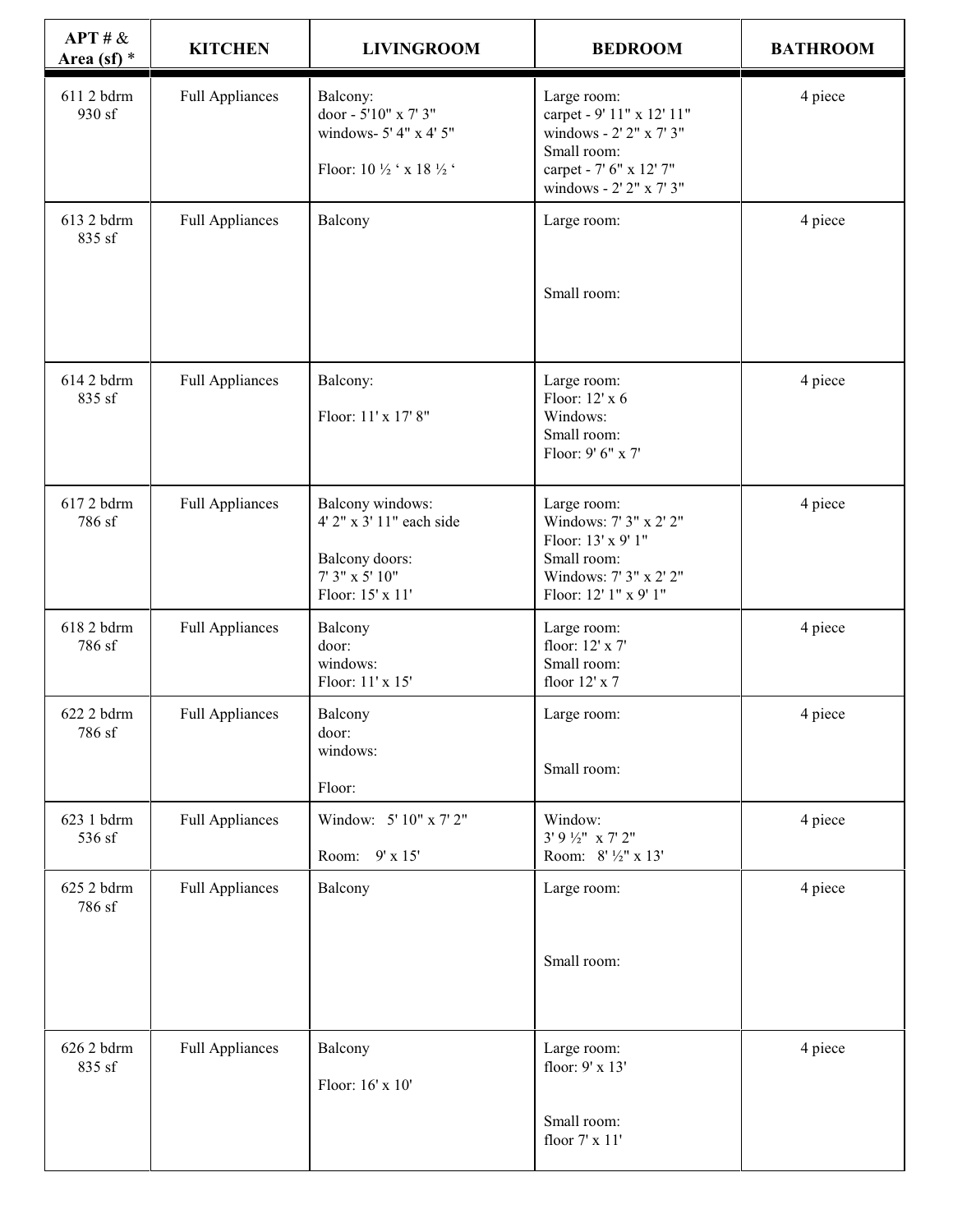| APT # &<br>Area (sf) $*$       | <b>KITCHEN</b>         | <b>LIVINGROOM</b>                                                                                                           | <b>BEDROOM</b>                                                                                | <b>BATHROOM</b> |
|--------------------------------|------------------------|-----------------------------------------------------------------------------------------------------------------------------|-----------------------------------------------------------------------------------------------|-----------------|
| 629 2 bdrm<br>835 sf           | <b>Full Appliances</b> | Balcony<br>door:<br>windows:<br>Floor:<br>Floor: 16' x 10'                                                                  | Large room: 9' x 13'<br>windows:<br>Small room:<br>windows:                                   | 4 piece         |
| 631 2 bdrm<br>930 sf           | <b>Full Appliances</b> | Balcony<br>door:<br>windows:                                                                                                | Large room:                                                                                   | 4 piece         |
|                                |                        | Floor:                                                                                                                      | Small room:                                                                                   |                 |
| 632 / 1232<br>2 bdrm<br>930 sf | <b>Full Appliances</b> | Balcony door:<br>7' 2 1/2"h x 5' 9 1/2"w<br>windows(each side of balcony<br>door):<br>5' 6" x 4' 4"<br>Floor: 18 1/2' x 10' | Large room: 13' x 9'<br>window: 7' h x 2' 2"w<br>Small room: 13' x 8'<br>window: 7'h x 2' 2"w | 4 piece         |
| 633 1 bdrm<br>445 sf           | <b>Full Appliances</b> | Carpet: 8' 7" x 10' 10"<br>Window: 7" 2" x 5' 10"                                                                           | Carpet: 11' 7" x 8' 6"<br>Window: 7' 2" x 2' 2"                                               | 4 piece         |
| 635 2 bdrm<br>835 sf           | <b>Full Appliances</b> | Balcony<br>door:<br>windows:                                                                                                | Large room:                                                                                   | 4 piece         |
|                                |                        | Floor:                                                                                                                      | Small room:                                                                                   |                 |
| 636 2 bdrm<br>835 sf           | <b>Full Appliances</b> | Balcony<br>door: 6' x 7' 4"<br>windows:<br>4' 4"x 4' 2" (2 sets)                                                            | Large room:<br>floor: 13' x 9'<br>window: 7' 2" x 2' 2"<br>Small room:                        | 4 piece         |
|                                |                        | Floor:                                                                                                                      | floor: 10' x 7'<br>window: 7' 2" x 2' 2"                                                      |                 |
| 637 1 bdrm<br>536 sf           | <b>Full Appliances</b> | Floor: 14' x 9' 6"<br>Windows: 7' x 3' 9"                                                                                   | Floor: 14' x 8'<br>Window: 7' x 3' 9"                                                         | 4 piece         |
| 639 1 bdrm<br>640 sf           | <b>Full Appliances</b> | Balcony<br>door:<br>windows:<br>Floor:                                                                                      |                                                                                               | 4 piece         |
| 640 1 bdrm<br>640 sf           | <b>Full Appliances</b> | Balcony<br>door:<br>windows:                                                                                                |                                                                                               | 4 piece         |
|                                |                        | Floor:                                                                                                                      |                                                                                               |                 |
| 800 Bach<br>233 sf             | <b>Full Appliances</b> | window: 13' 9" x 4' 8"<br>carpet: 12' 9" x 6' 8"                                                                            |                                                                                               | 4 piece         |
| 801 Bach<br>247 sf             | <b>Full Appliances</b> | window: 14' 3" x 4' 8"<br>carpet: 12' 10" x 8' 5"                                                                           |                                                                                               | 4 piece         |
| 802 Bach<br>275 sf             | <b>Full Appliances</b> | carpet: 12' 10" x 10' 6"<br>windows: 16' 7" x 4' 8"                                                                         |                                                                                               | 4 piece         |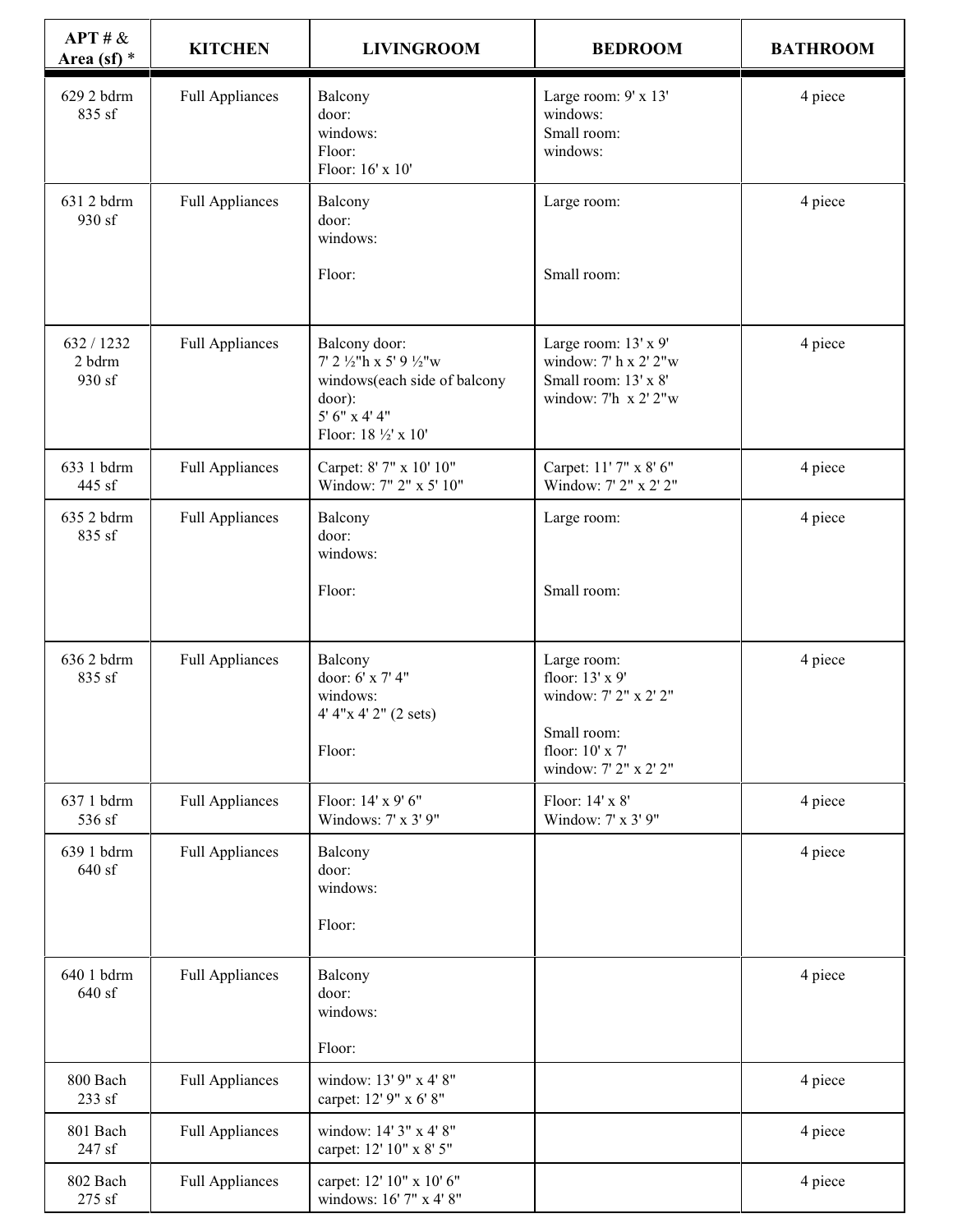| APT # &<br>Area (sf) $*$  | <b>KITCHEN</b>         | <b>LIVINGROOM</b>                                      | <b>BEDROOM</b>                                                                                  | <b>BATHROOM</b>                                                    |
|---------------------------|------------------------|--------------------------------------------------------|-------------------------------------------------------------------------------------------------|--------------------------------------------------------------------|
| 803 Bach<br>247 sf        | <b>Full Appliances</b> | carpet: 12' 8" x 5' 2"<br>windows: 14' 4" x 4' 8"      |                                                                                                 | 4 piece                                                            |
| 804 Bach<br>$207$ sf      | <b>Full Appliances</b> | Carpet 10' 5" x 7' 2"<br>Window 13' 8" x 4' 8"         | $\rm N/A$                                                                                       | 4 piece                                                            |
| $806 - 2 \, Sh$<br>475 sf | <b>Full Appliances</b> | Sitting area combined with<br>kitchen                  | Room A:<br>Window:<br>Room B:<br>Window:<br>Room C:<br>Window:<br>Room D:<br>Window:            | 2 bathrooms<br>1 - tub, shower $\&$<br>sink<br>1 toilet & sink     |
| 807 1 sh<br>320 sf        |                        | windows:<br>floor:                                     | window:<br>floor:                                                                               |                                                                    |
| 808 1 bdrm<br>320 sf      | Compact Unit           | Bay Window:<br>7' 5" x 5' 9"<br>Carpet 10' x 9'        | carpet: 12' x 5' 7"<br>windows: 7' x 2'                                                         | 4 piece                                                            |
| 814 1 bdrm<br>320 sf      | Compact Unit           | Bay Window                                             |                                                                                                 | 4 piece                                                            |
| 815 2 Sh<br>500 sf        | <b>Full Appliances</b> |                                                        |                                                                                                 | 3 piece                                                            |
| 816 Bach<br>314 sf        |                        |                                                        |                                                                                                 | 4 piece                                                            |
| 818 2 Sh<br>475 sf        | <b>Full Appliances</b> | N/A                                                    | Room A: 10' 6" x 7' 6"<br>Window: 6' 9" x 2' 6"<br>Room B: 7' x 10' 6"<br>Window: 6' 9" x 2' 6" | 2 bathrooms<br>1 - tub, shower $\&$<br>sink<br>1 - toilet $&$ sink |
| 819 Bach<br>233 sf        | <b>Full Appliances</b> | Window: 13' 10" x 4' 8"<br>Room:<br>$12'$ $10"$ x $8'$ | $\rm N/A$                                                                                       | 4 piece                                                            |
| 821 Bach<br>247 sf        | <b>Full Appliances</b> |                                                        | $\rm N/A$                                                                                       | 4 piece                                                            |
| 822 1 bdrm<br>320 sf      | <b>Full Appliances</b> | Carpet 7' 4" x 8' 11"<br>Window 8' 3" x 2' 7"          | Carpet 10' 10" x 7' 10"<br>Window<br>6' 10" x 2' 6"                                             | 4 piece                                                            |
| 824 1 bdrm<br>320 sf      | <b>Full Appliances</b> | Bay Window:<br>5' 9" x 7'<br>Carpet 9' 3" x 9'         | Carpet 10' 10" x 7' 10"<br>Window: 2' 2" x 7'                                                   | 4 piece                                                            |
| 825 Bach<br>275 sf        | <b>Full Appliances</b> | windows: 4' 8"x16' 6.5"<br>Carpet: 12' 9" x 11'        | $\rm N/A$                                                                                       | 4 piece                                                            |
| 830 1 bdrm<br>320 sh      | <b>Full Appliances</b> | Bay Window:<br>6' 5" x 7' 3"<br>Carpet: 9' 3" x 9' 6"  | Carpet: 8' x 10'<br>windows: 7' 3" x 2' 6"                                                      | 4 piece                                                            |
| 831Bach<br>233 sf         | <b>Full Appliances</b> | Window: 14' 3" x 4' 8"<br>Carpet: 12' 9" x 8' 10"      | N/A                                                                                             | 4 piece                                                            |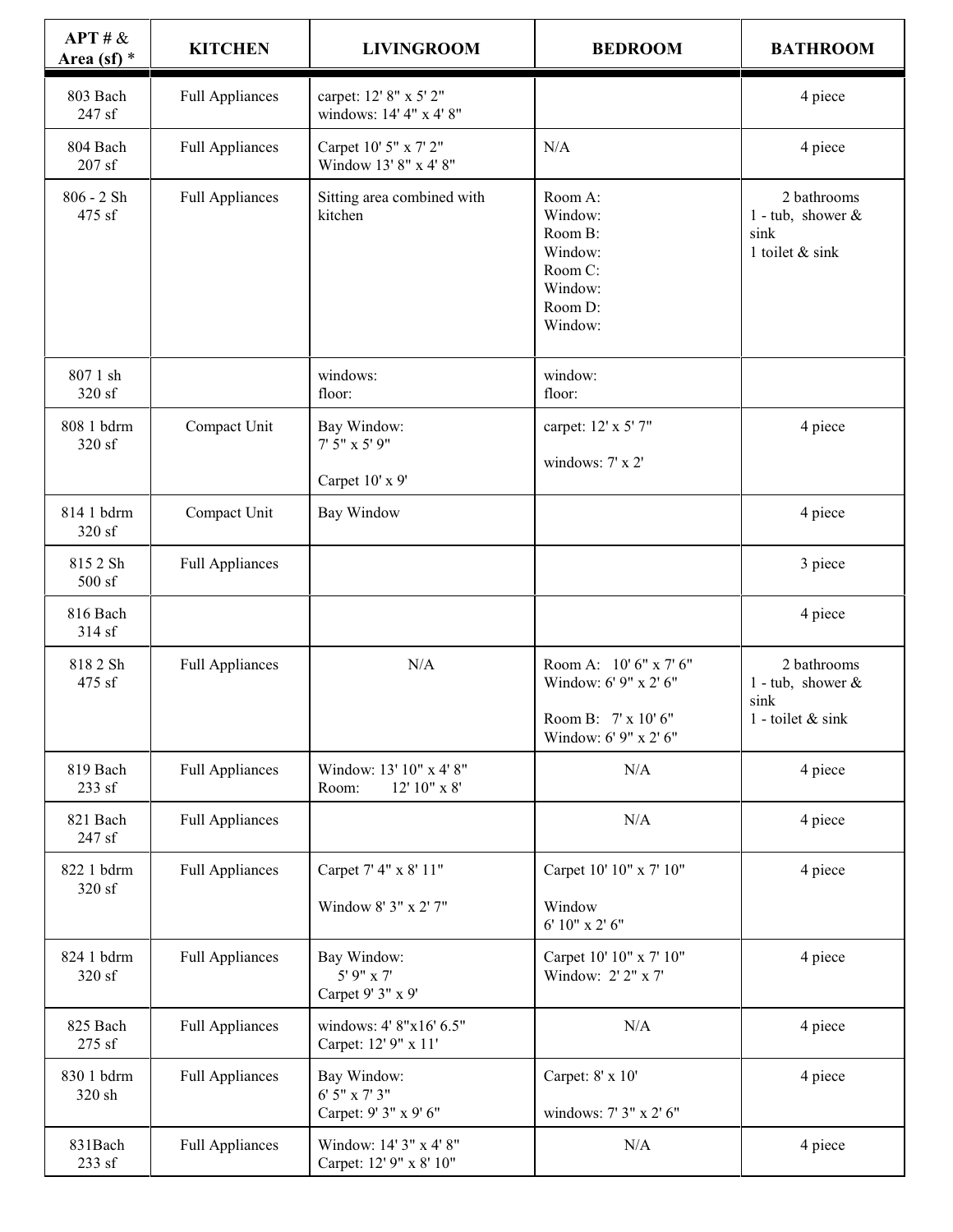| APT # &<br>Area (sf) $*$ | <b>KITCHEN</b>         | <b>LIVINGROOM</b>                                                      | <b>BEDROOM</b>                                                                                                                                            | <b>BATHROOM</b>                                                  |
|--------------------------|------------------------|------------------------------------------------------------------------|-----------------------------------------------------------------------------------------------------------------------------------------------------------|------------------------------------------------------------------|
| 832 1 bdrm               | <b>Full Appliances</b> | Carpet 8' 4" x 9'                                                      | Carpet 10' 8" x 8'                                                                                                                                        | 4 piece                                                          |
| 320 sf                   |                        | Window 9' x 2' 6"                                                      | Window 2' 6" x 7'                                                                                                                                         |                                                                  |
| 834 2 Sh<br>475 sf       | <b>Full Appliances</b> |                                                                        | Room A:                                                                                                                                                   | 2 bathrooms<br>1 - tub, shower $\&$<br>sink<br>1 - toilet & sink |
|                          |                        |                                                                        | Room B:                                                                                                                                                   |                                                                  |
| 839 Bach<br>$207$ sf     | <b>Full Appliances</b> | Carpet: 8' 8" x 8' 3"<br>windows: 13' 9" x 7'                          | N/A                                                                                                                                                       | 4 piece                                                          |
| 900 Bach<br>257 sf       | Compact Unit           |                                                                        | N/A                                                                                                                                                       | 4 piece                                                          |
| 901 Bach                 | <b>Full Appliances</b> | Carpet 16' x 6' 3"                                                     | N/A                                                                                                                                                       | 4 piece                                                          |
| 301 sf                   |                        | Windows 7' 2" x 5' 9"                                                  |                                                                                                                                                           |                                                                  |
| 902 Bach<br>335 sf       | <b>Full Appliances</b> |                                                                        | N/A                                                                                                                                                       | 4 piece                                                          |
| 903 Bach<br>301 sh       | <b>Full Appliances</b> |                                                                        | N/A                                                                                                                                                       | 4 piece                                                          |
| 904 Bach<br>257 sf       | <b>Full Appliances</b> |                                                                        | $\rm N/A$                                                                                                                                                 | 4 piece                                                          |
| 905 2 Sh<br>475 sf       | <b>Full Appliances</b> | N/A<br>no need to do at present time                                   | Room A:                                                                                                                                                   | 3 piece                                                          |
|                          |                        |                                                                        | Room B:                                                                                                                                                   |                                                                  |
| 906 2 Sh<br>475 sf       | <b>Full Appliances</b> |                                                                        | Room A: L shape<br>small area $6' \times 7'$<br>Window: 7' x 2' 2"<br>room entry: 8' 10" x<br>Window: 7' 2"<br>Room B:<br>$11'$ 1/2" x 7' 1/2"<br>Window: | 3 piece                                                          |
| 912 2 Sh<br>475 sf       | <b>Full Appliances</b> | Windows: 7' x 2' 1"<br>Carpet: 10' x 7' 6"                             | Room A:<br>Carpet 7' 11' x 10' 3"<br>Windows: 7' 1" x 3' 1"                                                                                               | 3 piece                                                          |
|                          |                        |                                                                        | Room B:<br>Carpet: 11' x 7' 6"<br>Windows: 7' 1" x 3' 1"                                                                                                  |                                                                  |
| 915 Bach<br>247 sf       | <b>Full Appliances</b> | Floor: 12' 11" x 8'                                                    | $\rm N/A$                                                                                                                                                 | 3 piece                                                          |
|                          |                        | Windows:                                                               |                                                                                                                                                           |                                                                  |
| 917 1 bdrm<br>430 sf     | Compact Unit           | Carpet: 10' 10" x 5' 3"<br>Windows:<br>$11'$ 9" x 7'<br>and 3' 7" x 7' | 2 windows<br>1) left: 7' 2" x 2'<br>2) right: 7' 2" x 3' 1"<br>Carpet: 13' 4" x 13' 3"                                                                    | 4 piece                                                          |
| 918 Bach                 | Compact Unit           |                                                                        | N/A                                                                                                                                                       | 4 piece                                                          |
| 314 sf                   |                        |                                                                        |                                                                                                                                                           |                                                                  |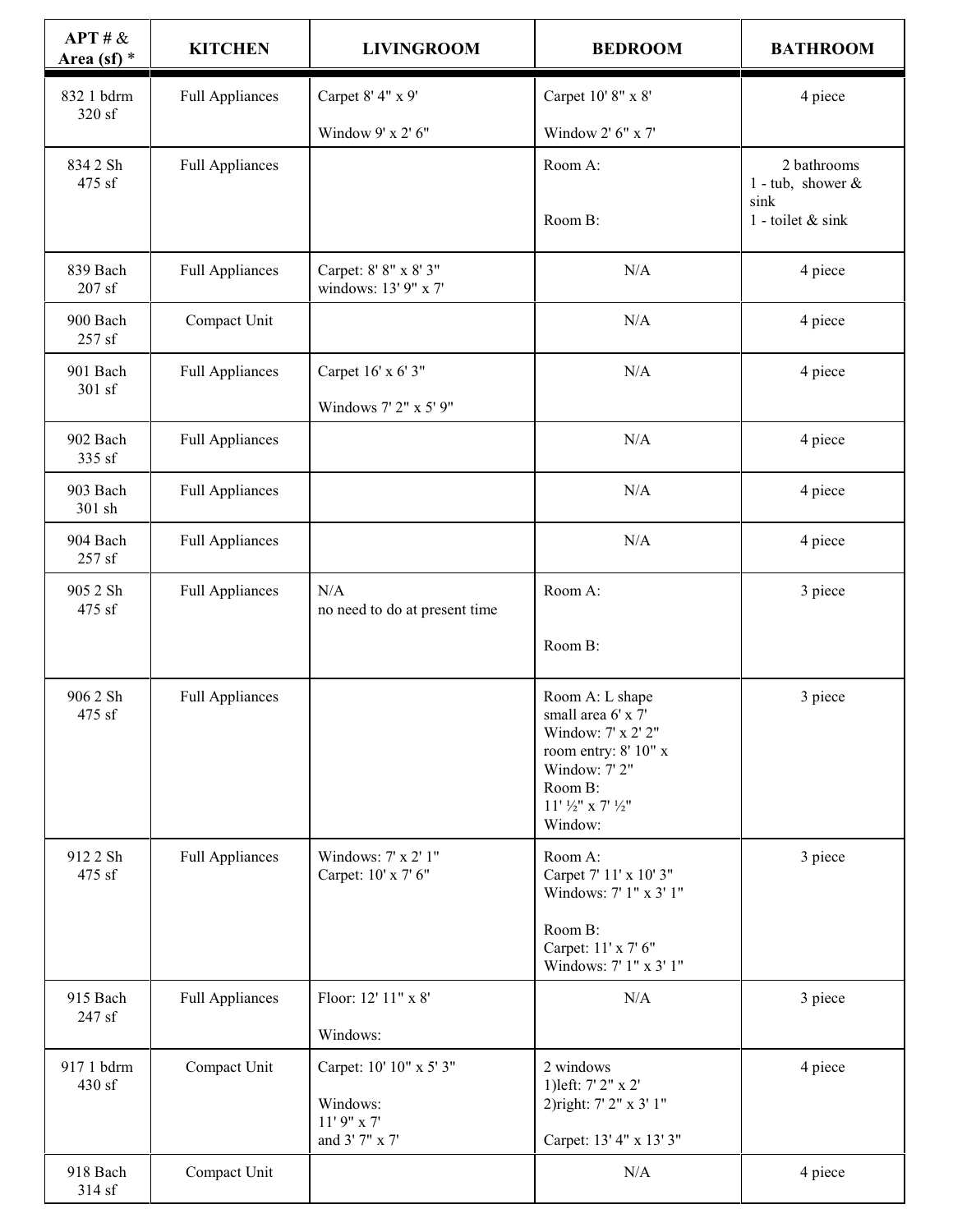| APT # &<br>Area (sf) $*$ | <b>KITCHEN</b>                                          | <b>LIVINGROOM</b>                                          | <b>BEDROOM</b>                                                                                                                                                                                    | <b>BATHROOM</b>                                                    |
|--------------------------|---------------------------------------------------------|------------------------------------------------------------|---------------------------------------------------------------------------------------------------------------------------------------------------------------------------------------------------|--------------------------------------------------------------------|
| 919 Bach<br>275 sf       | <b>Full Appliances</b>                                  |                                                            | N/A                                                                                                                                                                                               | 3 piece                                                            |
| 921 Bach<br>301 sf       | <b>Full Appliances</b>                                  |                                                            | $\rm N/A$                                                                                                                                                                                         | 4 piece                                                            |
| 922 1 bdrm<br>500 sf     | <b>Full Appliances</b>                                  |                                                            |                                                                                                                                                                                                   | 3 piece                                                            |
| 923 2 Sh<br>475 sf       | <b>Full Appliances</b>                                  |                                                            | Room A:                                                                                                                                                                                           | 4 piece                                                            |
|                          |                                                         |                                                            | Room B:                                                                                                                                                                                           |                                                                    |
| 928 2 Sh<br>475 sf       | <b>Full Appliances</b>                                  |                                                            | Room A:                                                                                                                                                                                           | 3 piece                                                            |
|                          |                                                         |                                                            | Room B:                                                                                                                                                                                           |                                                                    |
| 929 2 Sh<br>475 sf       | <b>Full Appliances</b>                                  |                                                            | Room A:<br>floor entry area 8'x10'<br>window 7' 1" x 3'<br>floor second area 6'x6'<br>window 7' 1" x 2'<br>Room B:<br>floor entry area 6' x 4'<br>floor $2nd$ area 8' x 12'<br>window: 4' x 7' 1" | 3 piece                                                            |
| 931 2 Sh<br>475 sf       | <b>Full Appliances</b>                                  | Carpet 9' x 4' 7"<br>Window 7' 2" x 3' 2"                  | Room A:<br>Carpet 10' 7" x 7' 2"<br>Window 7' 2" x 2' 2"<br>Room B:<br>Carpet 10' 5" x 8'<br>Window 2' 2" x 6' 11"                                                                                | 4 piece                                                            |
| 933 Bach<br>257 sf       | <b>Full Appliances</b>                                  |                                                            | N/A                                                                                                                                                                                               | 4 piece                                                            |
| 1000 Bach<br>233 sf      | <b>Full Appliances</b>                                  | window 13' 9" x 4' 8"                                      | $\rm N/A$                                                                                                                                                                                         | 4 piece                                                            |
| 1001 Bach<br>247 sf      | <b>Full Appliances</b>                                  | Carpet 10' 7" x 7'<br>Window 14' 3" x 4' 7.5"              | N/A                                                                                                                                                                                               | 4 piece                                                            |
| 1002 Bach<br>275 sf      | <b>Full Appliances</b>                                  | Carpet: 12' 10" x 10' 6"<br>Window: 16' 7" x 4' 8"         | N/A                                                                                                                                                                                               | 4 piece                                                            |
| 1003 Bach<br>247 sf      | <b>Full Appliances</b>                                  | Carpet: 12' 10" x 8' 5"<br>Window: 14' 4" x 4' 8"          | $\rm N/A$                                                                                                                                                                                         | 4 piece                                                            |
| 1004 Bach<br>$207$ sf    | <b>Full Appliances</b>                                  | carpet: 10' 5" x 7' 2"<br>windows: 12' 8" x 4' 8"          | N/A                                                                                                                                                                                               | 4 piece                                                            |
| 1006 2 Sh<br>475 sf      | <b>Full Appliances</b><br>All bedrooms are<br>carpeted. | sitting area combined with<br>kitchen<br>window:<br>floor: | Room A:<br>Window:<br>Room B:<br>Window:                                                                                                                                                          | 2 bathrooms<br>1 - tub, shower $\&$<br>sink<br>1 - toilet $&$ sink |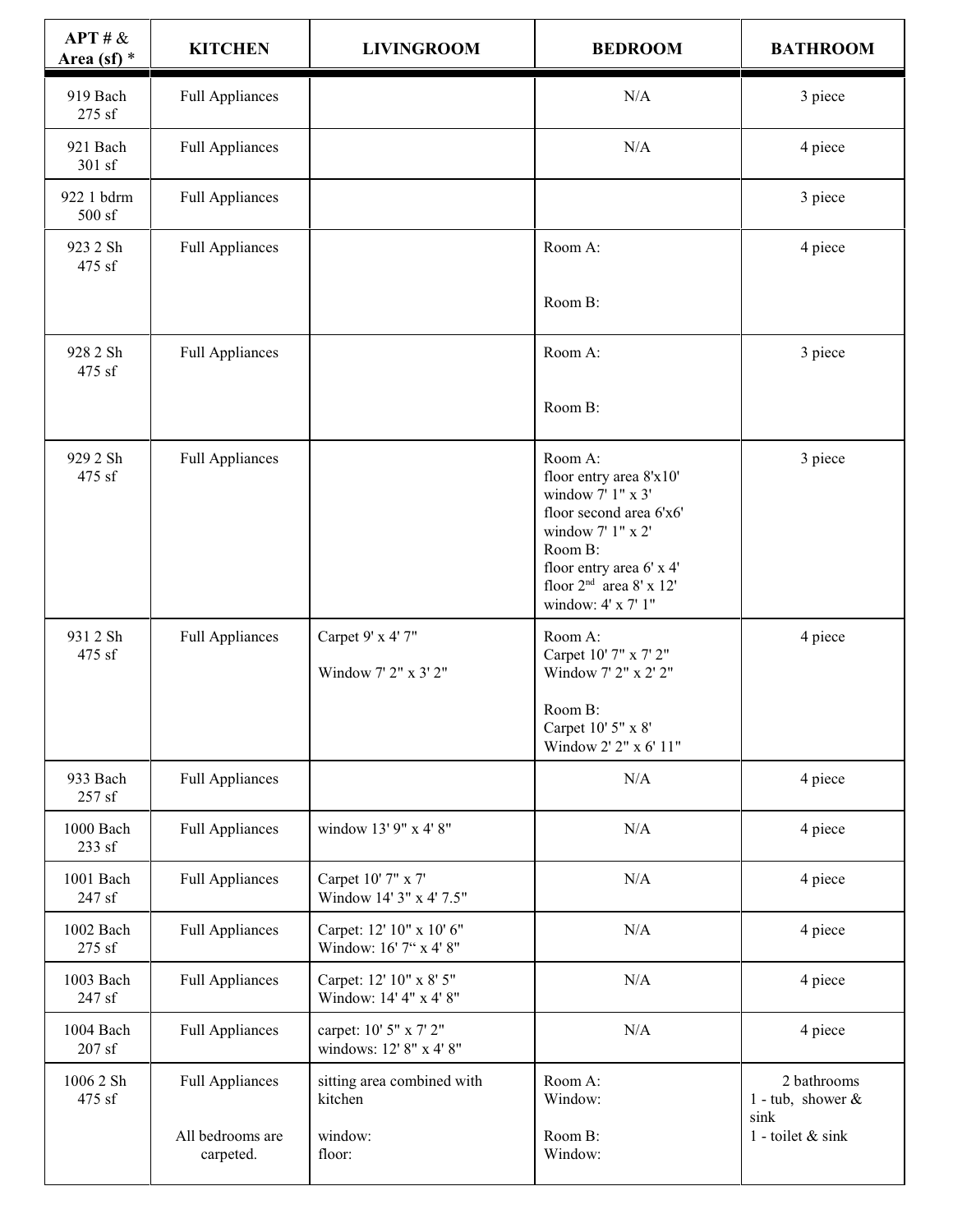| APT # &<br>Area (sf) $*$     | <b>KITCHEN</b>                              | <b>LIVINGROOM</b>                                    | <b>BEDROOM</b>                                                                                                                      | <b>BATHROOM</b> |
|------------------------------|---------------------------------------------|------------------------------------------------------|-------------------------------------------------------------------------------------------------------------------------------------|-----------------|
| 1007 1 Bed<br>320 sf         |                                             |                                                      |                                                                                                                                     |                 |
| 1008 1bdrm<br>320 sf         | Compact Unit                                | Bay Window<br>7'5" x 5' 9"<br>Carpet: 10' x 9' 2"    | Carpet:<br>wall to door: 7' 10"<br>wall to window: 12' 2" x<br>wall to closet: 5' 7"<br>Window:<br>$7'$ 1 $\frac{1}{2}$ " x 2' 3/4" | 4 piece         |
| 1014 -1 Bed<br>320 sf        | Compact Unit                                | <b>Bay Window</b>                                    |                                                                                                                                     | 4 piece         |
| 1015 2 Sh<br>500 sf          | <b>Full Appliances</b>                      |                                                      |                                                                                                                                     | 3 piece         |
| 1016 Bach<br>314 sf          | <b>Full Appliances</b>                      |                                                      |                                                                                                                                     | 4 piece         |
| 1018 2 Sh<br>475 sf          | <b>Full Appliances</b>                      | N/A                                                  | Room A: 7' 3/4" x 11'<br>Window:<br>2' 30" x 6' 8 1/2"<br>Room B:10' 3/4"x 7 1/2"<br>Window:<br>2' 30" x 6' 8 $\frac{1}{2}$ "       | 4 piece         |
| 1019 Bach<br>233 sf          | <b>Full Appliances</b>                      | windows: 13' 10" x 4' 8"<br>Floor: 12' 10" x 8'      | N/A                                                                                                                                 | 4 piece         |
| 1021 Bach<br>247 sf          | <b>Full Appliances</b><br>frigidaire rusty) | Carpet: 13' x 8' 9 1/2"<br>Window:14' 3 1/2"x4'10"   | N/A                                                                                                                                 | 4 piece         |
| 1022 1 Bed<br>320 sf         | <b>Full Appliances</b>                      | Carpet 8' 3" x 9'<br>Window 8' 1/2" x 2' 6"          | Carpet 10' 10" x 7' 11"<br>Window 7' x 2' 7"                                                                                        | 4 piece         |
| 1024 1 Bed<br>320 sf         | <b>Full Appliances</b>                      | Bay Window                                           |                                                                                                                                     | 4 piece         |
| 1025 Bach<br>275 sf          | <b>Full Appliances</b>                      |                                                      | N/A                                                                                                                                 | 4 piece         |
| 1030 1 Bed<br>320 sf         | <b>Full Appliances</b>                      | Bay Window:<br>6' 5" x7' 3"<br>Carpet: 9' 3" x 9' 6" | Carpet: 8' x 10'<br>Window: 7' 3" x 2' 6"                                                                                           | 4 piece         |
| 1031 Bach<br>247 sf          | <b>Full Appliances</b>                      | Carpet: 13' x 8' 8"<br>Window: 14' 3" x 4' 8"        | N/A                                                                                                                                 | 4 piece         |
| 1032 1 Bed<br>320 sf         | <b>Full Appliances</b>                      | Carpet: 9' x 8' 3"<br>Windows: 8' 3" x 2' 6"         | Carpet: 11' x 8'<br>Windows: 7' 1" x 2' 6"                                                                                          | 4 piece         |
| 1034 2 Sh<br>475 sf          | <b>Full Appliances</b>                      |                                                      | Room A:<br>Room B:                                                                                                                  | 4 piece         |
| 1039 Bach<br>$207\ {\rm sf}$ | <b>Full Appliances</b>                      | Tiles: 8' 8" x 8' 3"<br>Windows: 13' 9" x 7' 1"      | $\rm N/A$                                                                                                                           | 4 piece         |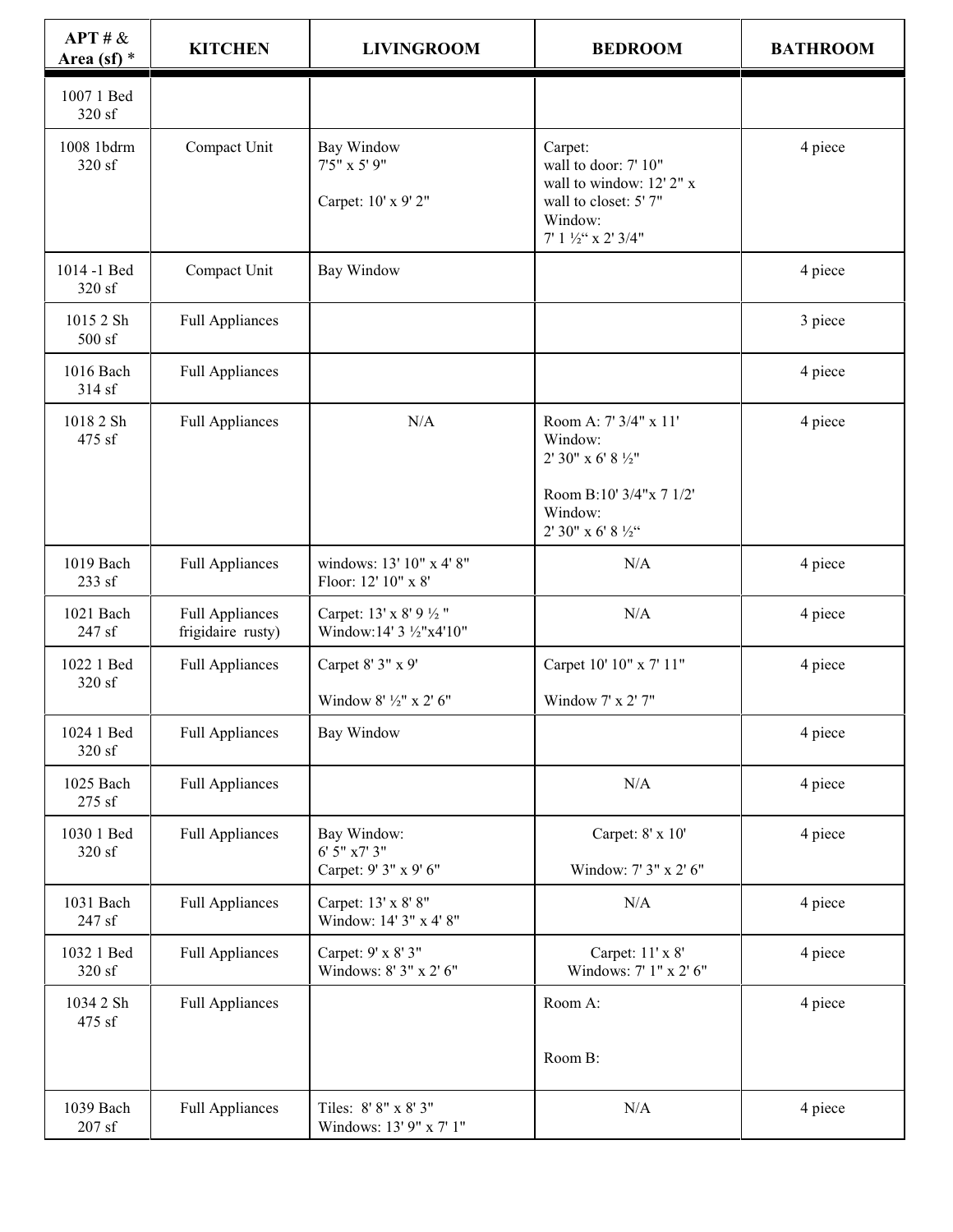| APT # &<br>Area (sf) $*$       | <b>KITCHEN</b>                        | <b>LIVINGROOM</b>                                                                                                | <b>BEDROOM</b>                                                               | <b>BATHROOM</b> |
|--------------------------------|---------------------------------------|------------------------------------------------------------------------------------------------------------------|------------------------------------------------------------------------------|-----------------|
| 1200 Bach<br>257 sf            | Compact Unit                          | Carpet (new 2003)<br>13' 9" x 7' 2" ??                                                                           | N/A                                                                          | 4 piece         |
|                                |                                       | Window:<br>$13'$ x 9' $1/2''$ w x 4' 3" h                                                                        |                                                                              |                 |
| 1201 Bach<br>301 sf            | Compact Unit                          |                                                                                                                  |                                                                              | 4 piece         |
| 1202<br>1 Bed                  | <b>Full Appliances</b>                | Carpet: 10' x 10' 8"                                                                                             | Carpet: 10' 11" x 7' 6"                                                      | 4 piece         |
| 390 sf                         |                                       | Window: 7' x 3' 9"                                                                                               | Window: 7' x 2' 2"                                                           |                 |
| 1203<br>1 Bed<br>536 sf        | <b>Full Appliances</b>                | windows: 7' 5" x 5' 9"<br>floor                                                                                  | windows: 7' 5" x 3' 10"<br>floor: 8' 11" x 14' 2"                            | 4 piece         |
| 1204                           | <b>Full Appliances</b>                | Balcony Doors:6' x 7' 2"                                                                                         | Floor: 14' x 10'                                                             | 4 piece         |
| 1 Bed<br>640 sf                | kitchen/livingroom<br>floors combined | Windows: each side of doors:4'<br>3" x 4' 2"<br>Floor: 9' 3" x 14' 10"                                           | Window: 4' 2" x 7' 3"                                                        |                 |
| 1205                           | <b>Full Appliances</b>                | Balcony/doors:                                                                                                   | windows: 7' x 4'                                                             | 4 piece         |
| 1 Bed<br>640 sf                |                                       | 6' x 7' 2"<br>window: 4' 3" x 4' 2" (each side<br>of balcony)<br>kitchen/livingroom combined:<br>14' 10" x 9' 3" | floor 14' x 10'                                                              |                 |
| 1206<br>2 Bed<br>835 sf        | <b>Full Application</b>               | Balcony                                                                                                          | Large room:<br>Small room:                                                   | 4 piece         |
|                                |                                       |                                                                                                                  |                                                                              |                 |
| 1207<br>2 Bed<br>835 sf        | <b>Full Appliances</b>                | Balcony                                                                                                          | Large room:<br>Small room:                                                   | 4 piece         |
| 1208 2 Bed<br>930 sf           | <b>Full Appliances</b>                | Balcony                                                                                                          | Large room: $12 \frac{1}{2} \times 10 \frac{1}{2}$<br>Window: 7' 2"w X 10' h | 4 piece         |
|                                |                                       | Floor: 18 $\frac{1}{2}$ x 10 $\frac{1}{2}$                                                                       | Small room:12 $\frac{1}{2}$ ' x 7 $\frac{1}{2}$<br>Window: 7' 2" x 2' 2"     |                 |
| 1211<br>2 Bed                  | <b>Full Appliances</b>                | Balcony                                                                                                          | Large room:                                                                  | 4 piece         |
| 930 sf                         |                                       |                                                                                                                  | Small room:                                                                  |                 |
| 1213<br>$2$ Bed $\,$<br>835 sf | <b>Full Appliances</b>                | Balcony                                                                                                          | Large room:                                                                  | 4 piece         |
|                                |                                       |                                                                                                                  | Small room:                                                                  |                 |
| 1214<br>2 Bed                  | <b>Full Appliances</b>                | Balcony                                                                                                          | Large room:                                                                  | 4 piece         |
| 835 sf                         |                                       |                                                                                                                  | Small room:                                                                  |                 |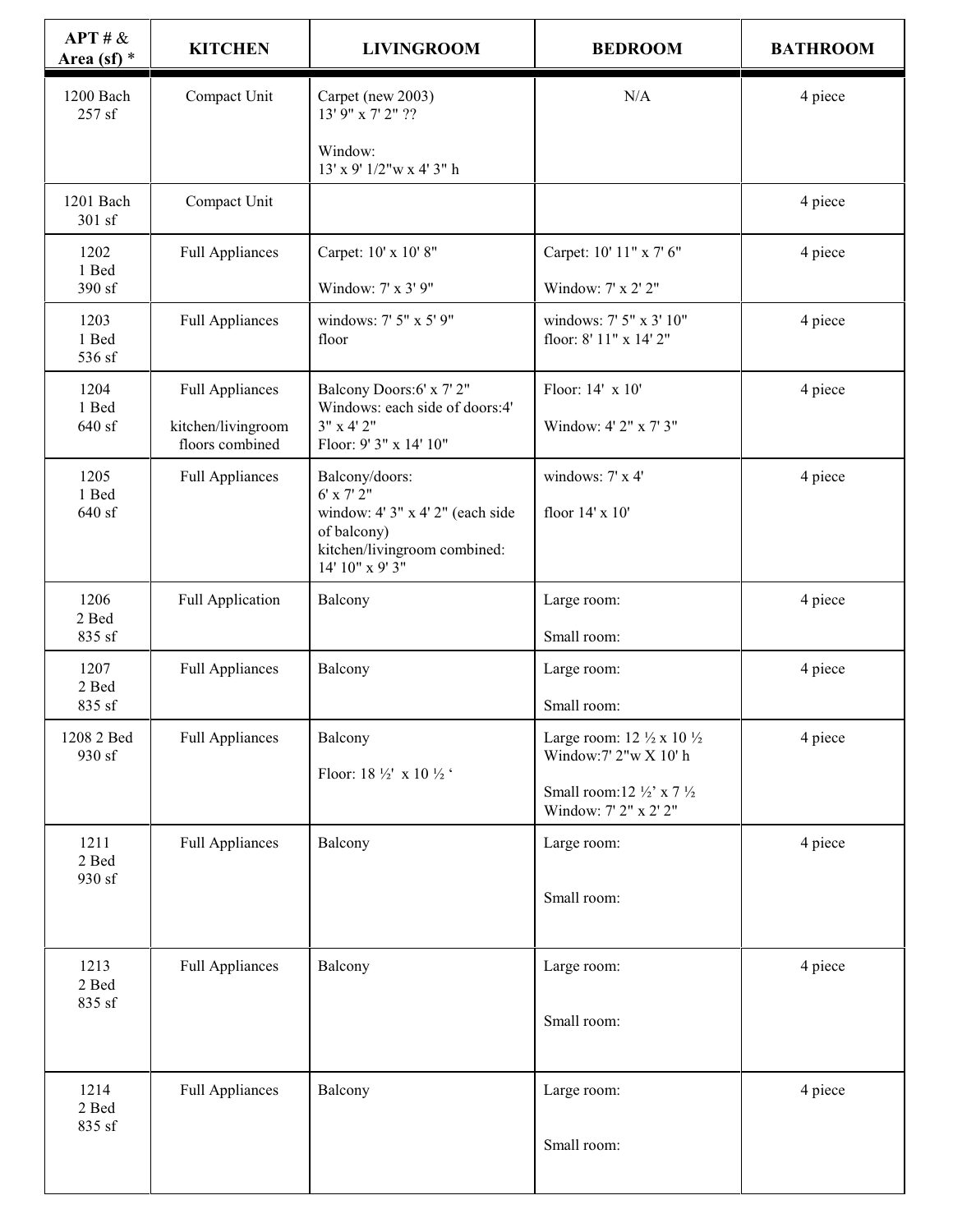| APT # &<br>Area (sf) $*$ | <b>KITCHEN</b>                        | <b>LIVINGROOM</b>                                                                                                                                                           | <b>BEDROOM</b>                                                                                                                | <b>BATHROOM</b> |
|--------------------------|---------------------------------------|-----------------------------------------------------------------------------------------------------------------------------------------------------------------------------|-------------------------------------------------------------------------------------------------------------------------------|-----------------|
| 1217<br>2 Bed<br>786 sf  | <b>Full Appliances</b>                | Balcony door:<br>7' 2" x 5' 10"<br>Small balcony windows:<br>4' 2" x 3' 11" (both)<br>Floor: Window to kitchen entry:<br>15' x 15'<br>Window to closet:<br>$11'$ 1/2" x 15" | Carpet: Large room<br>$13' \times 8' 10''$<br>Window: 7' x 2' 1 "<br>Carpet: Small room<br>12' 2" x 6' 3"                     | 4 piece         |
| 1218<br>2 Bed<br>786 sf  | <b>Full Appliances</b>                | Balcony door:<br>5' 10" x 7' 2"<br>windows: both sides:<br>4' 2" x 3' 11"<br>Floor: 11' x 15'                                                                               | Large room:<br>carpet 13' x 9'<br>window 7' x 2' 1"<br>Small room:<br>carpet 12' x 6'<br>window                               | 4 piece         |
| 1222<br>2 Bed<br>786 sf  | <b>Full Appliances</b>                | Balcony<br>door:<br>windows:<br>Floor:                                                                                                                                      | Large room:<br>Small room:                                                                                                    | 4 piece         |
| 1223<br>1 Bed<br>536 sf  | <b>Full Appliances</b>                | window 5' 10" x 7' 2"<br>floor 9' x 15'                                                                                                                                     | window 3' 9" x 7' 2"<br>floor 8' x 13'                                                                                        | 4 piece         |
| 1225<br>2 Bed<br>786 sf  | <b>Full Appliances</b>                | Balcony<br>door:<br>windows:<br>Floor:                                                                                                                                      | Large room:<br>Small room:                                                                                                    | 4 piece         |
| 1226<br>2 Bed<br>835 sf  | Full Appliances                       | Balcony door & windows: 15 $\frac{1}{2}$<br>x 7' 1''<br>floor 16' x 10 1/2'                                                                                                 | Large room:<br>floor 9' x 13'<br>window 7 $\frac{1}{2}$ ' x 2' 2"<br>Small room:<br>floor 7' x 11'<br>window 7 1/2' x 2' 2"   | 4 piece         |
| 1229<br>2 Bed<br>835 sf  | <b>Full Appliances</b>                | Balcony<br>door:<br>windows:<br>floor 16' x 10'                                                                                                                             | large room:<br>floor 9' x 13'<br>window<br>small room:<br>floor 7' x 11'<br>window                                            | 4 piece         |
| 1231<br>1 Bed<br>930 sf  | <b>Full Appliances</b><br>McClary 30" | Balcony<br>door:7' 5" x 5' 10"<br>windows each side of balcony<br>door5' 4" x 4'6"<br>Floor: 18' 6" x 10' 6"                                                                | Large room:<br>12 1/2' x 10' floor<br>window: 7' 3" x 2' 2"<br>Small room:<br>12 1/2' x 7 1/2' floor<br>window: 7' 3" x 2' 2" | 4 piece         |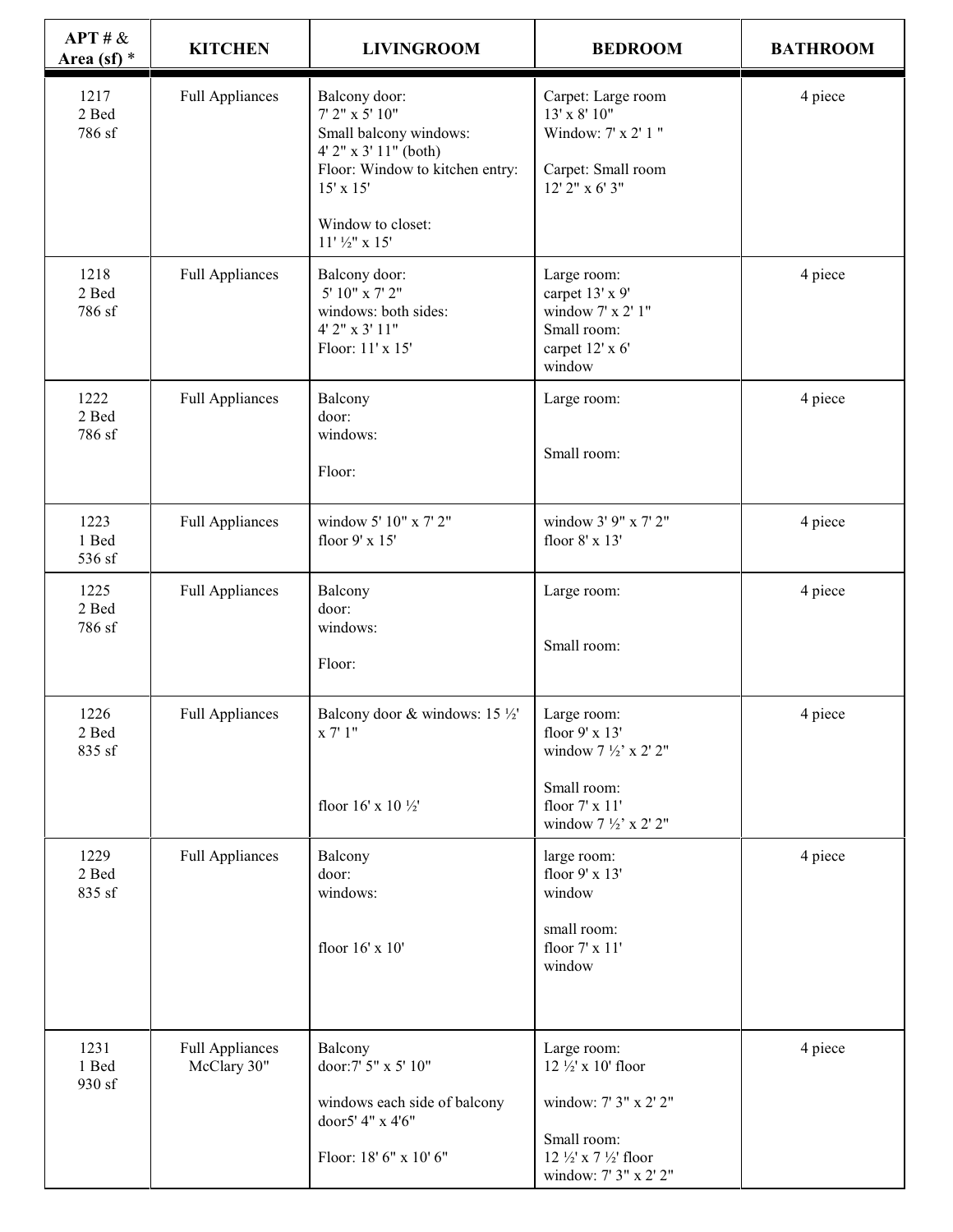| APT # &<br>Area (sf) $*$ | <b>KITCHEN</b>         | <b>LIVINGROOM</b>                                                              | <b>BEDROOM</b>                                                                          | <b>BATHROOM</b>                                     |
|--------------------------|------------------------|--------------------------------------------------------------------------------|-----------------------------------------------------------------------------------------|-----------------------------------------------------|
| 1232<br>2 Bed<br>930 sf  |                        |                                                                                |                                                                                         |                                                     |
| 1233 1 Bed<br>445 sf     | <b>Full Appliances</b> | Carpet: 8' 7" x 10' 10"                                                        | Carpet: 11' 7" x 8' 6"                                                                  | 4 piece                                             |
|                          |                        | Window: 7" 2" x 5' 10"                                                         | Window: 7' 2" x 2' 2"                                                                   |                                                     |
| 1235 2 Bed<br>835 sf     | <b>Full Appliances</b> | Balcony<br>door:<br>windows:                                                   | Large room:                                                                             | 4 piece                                             |
|                          |                        | Floor:                                                                         | Small room:                                                                             |                                                     |
| 1236 2 Bed<br>835 sf     | <b>Full Appliances</b> | Balcony<br>door:                                                               | Large room:                                                                             | 4 piece                                             |
|                          |                        | windows:<br>Floor:                                                             | Small room:                                                                             |                                                     |
| 1237 1 Bed<br>536 sf     | <b>Full Appliances</b> | Floor: 15' 10" x 9' 3"                                                         | Floor: 15' 6" x 9"                                                                      | 4 piece                                             |
|                          |                        | Windows:                                                                       | Windows:                                                                                |                                                     |
| 1239 1 Bed<br>640 sf     | <b>Full Appliances</b> | Balcony<br>door:                                                               | Large room:                                                                             | 4 piece                                             |
|                          |                        | windows:<br>Floor:                                                             | Small room:                                                                             |                                                     |
| 1240 1 Bed<br>640 sf     | <b>Full Appliances</b> | Balcony<br>door:<br>windows:                                                   | Large room:                                                                             | 4 piece                                             |
|                          |                        | Floor:                                                                         | Small room:                                                                             |                                                     |
| 1400 Bach<br>233 sf      | Compact Unit           | Windows: 13' 9" x 4' 8"<br>Carpet: 10' 5" x 12' 9"                             | N/A                                                                                     | 4 piece                                             |
| 1401 Bach<br>247 sf      | Compact Unit           | carpet: 14' x 9'1"<br>windows: 14' 4" x 4' 8"                                  | N/A                                                                                     | 4 piece                                             |
| 1402 Bach<br>275 sf      | Compact Unit           | carpet: 13' x 13'<br>window 16' 7" x 2' 6"                                     | $\rm N/A$                                                                               | 4 piece                                             |
| 1403 Bach<br>247 sf      | Compact Unit           | Carpet: 14' 4" x<br>Window: 16' x 6'                                           | N/A                                                                                     | 4 piece                                             |
| 1404 Bach<br>$207$ sf    | Compact Unit           | carpet: 10' 9" x 9' 9"<br>window: 13' 10" x 3' 3"                              |                                                                                         | 4 piece                                             |
| 1406 3 Sh<br>915 sf      | <b>Full Appliances</b> | Floor:<br>Window to hall: 13'<br>Wall to fridge wall: 15'<br>Wall to stove: 7' | A) Floor: 17' x 9'<br>Window: 8' 3" x 2' 6"<br>B) Floor: 11' x 8'<br>Window: 7' x 2' 6" | 2 bathrooms<br>1) tub/shower/sink<br>2) toilet/sink |
|                          |                        | Window: 13' 10" x 2' 6"                                                        | C) Floor: 11' x 8'<br>Window: 7' x 2' 6"                                                |                                                     |
| 1408 1 Bed<br>320 sf     | Compact Unit           | Bay Window<br>5' 9" x 7' 1"<br>Carpet: 14' 10" x 9' 2"                         | Carpet : 12' 4" x 7'<br>Windows:                                                        | 4 piece                                             |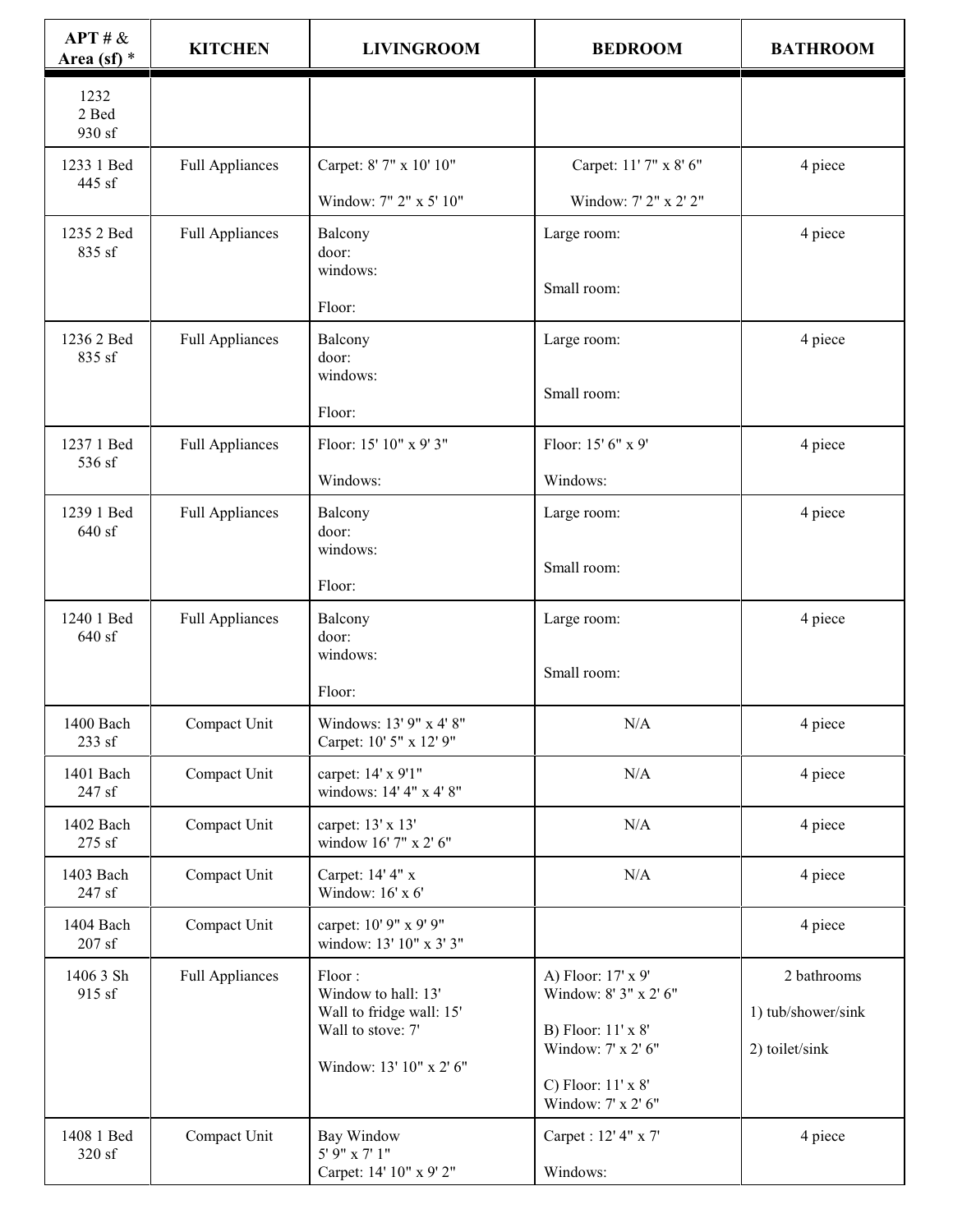| APT # &<br>Area (sf) $*$ | <b>KITCHEN</b>         | <b>LIVINGROOM</b>                                               | <b>BEDROOM</b>                                                                    | <b>BATHROOM</b> |
|--------------------------|------------------------|-----------------------------------------------------------------|-----------------------------------------------------------------------------------|-----------------|
| 1414 1 Bed<br>320 sf     | Compact Unit           | Bay Window 5' 9" x 7'<br>carpet: 14' 7" x 9"                    | Carpet: 12' 4" x 7' 11"<br>window: 7' 2" x 2' 2"                                  | 4 piece         |
| 1416 3 Sh<br>915 sf      | <b>Full Appliances</b> | carpet: 14' 6" x 7'<br>window 14' x 2' 6"                       | A) floor 17' x 9'<br>window 8' x 2' 6"                                            |                 |
|                          |                        |                                                                 | B) floor 8' x 10'<br>window 7' x 2' 6"                                            |                 |
|                          |                        |                                                                 | C) floor $8' \times 10'$<br>window $7'$ x $2'$ 6"                                 |                 |
| 1500 Bach<br>257 sf      | Compact Unit           | Carpet: 14' 7" x 10' 4"<br>Window:<br>13' x 9' 1/2" w x 4' 3" h | N/A                                                                               | 4 piece         |
| 1501 Bach<br>301 sf      | Compact Unit           |                                                                 |                                                                                   |                 |
| 1502 Bach<br>335 sf      | Compact Unit           | window 7' x 2' 2"<br>carpet 15' 7" x 9' 7"                      |                                                                                   |                 |
| 1503 Bach<br>301 sf      | Compact Unit           |                                                                 |                                                                                   |                 |
| 1504Bach<br>257 sf       | Compact Unit           |                                                                 |                                                                                   |                 |
| 1505 2 Sh<br>475 sf      | <b>Full Appliances</b> | redo                                                            | RM A) 7' x 10'<br>Window: 7' x 3' 2"                                              | 3 piece         |
|                          |                        |                                                                 | RM B) 16' x 8'(door to wall)<br>12' x 8'(window to wall)<br>Window: 7' 2" x 3' 2" |                 |
| 1506 2 Sh<br>475 sf      | <b>Full Appliances</b> | Carpet: 12' 6" x 7' 6"                                          | A) floor 10' 2" x 8'<br>Window: 7' 1" x 3' 2"                                     | 3 piece         |
|                          |                        | Window: 7' 1" x 2' 2"                                           | B) floor 9' 1" x 7'<br>Window: 7' x 2' 3"                                         |                 |
| 1512 2 Sh<br>475 sf      | <b>Full Appliances</b> | $\rm NA$                                                        | A)floor:<br>Window:                                                               | 3 piece         |
|                          |                        |                                                                 | B)floor:<br>window:                                                               |                 |
| 1515 Bach<br>275 sf      | <b>Full Appliances</b> | Floor: 8' x 12' 3"<br>Window 7' x 3'                            | N/A                                                                               | 3 piece         |
| 1517 Bach<br>314 sf      | Compact Unit           |                                                                 |                                                                                   | 4 piece         |
| 1600 Bach<br>233 sf      | Compact Unit           | Floor: 10' 9" x 8' 9"                                           | $\rm N/A$                                                                         | 4 piece         |
|                          |                        | Window: 13' 8" x 2' 6"                                          |                                                                                   |                 |
| 1601 Bach<br>247 sf      | Compact Unit           |                                                                 | $\rm N/A$                                                                         | 4 piece         |